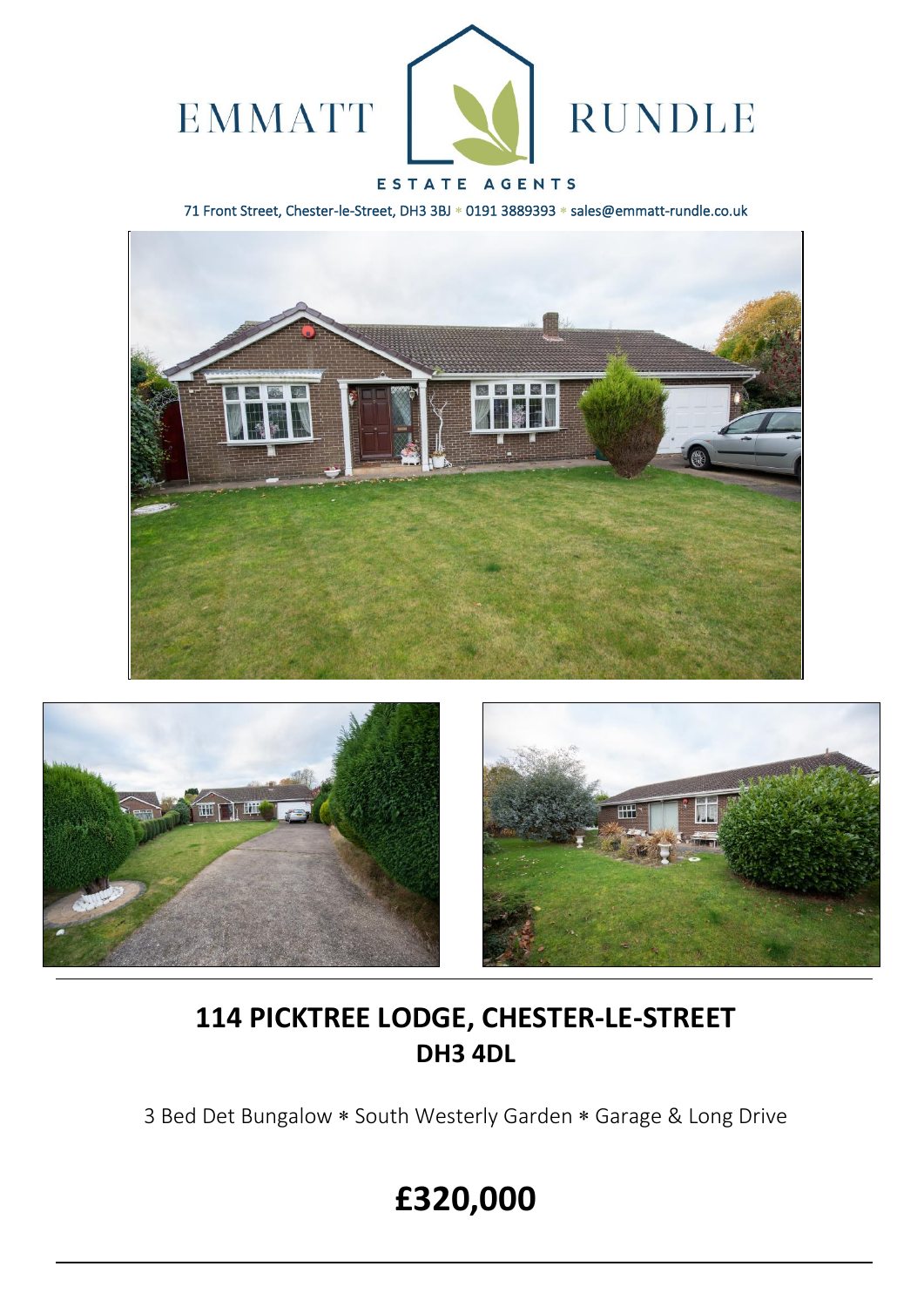### DESCRIPTION

A rare opportunity to purchase one of the few detached bungalows of this style and size on this sought after development. The property is situated on a large private site with long driveway and large gardens enjoying a sunny south westerly aspect to rear. The bungalow has been priced to reflect the need for upgrading and offers the purchaser scope to develop it to their own specification. There is the benefit of gas central heating and UPVC double glazing.

### TENURE

Leasehold

### DIRECTIONS

From the north end of Front Street continue through the market place traffic lights, over the mini roundabout onto Newcastle Road, continue straight over the large junction towards Birtley, at the roundabout turn right onto Vigo Lane take the fifth right turn onto Picktree Lodge, take the fourth left turn and the property is at the end of the cul-de-sac.

ENTRANCE VESTIBULE 6'2" (1.88m) x 5'10" (1.78m)

**ENTRANCE HALL** 11'11" (3.63m) x 6'2" (1.88m) Airing cupboard, storage cupboard, radiator

LOUNGE 29'7" (9.02m) x 18'4" (5.59m) Feature fireplace & fire, bow window, wall lights, radiator





### THROUGH DINING ROOM

Narrows to 10'6" (3.20m) Patio doors to garden, vertical blinds, radiator

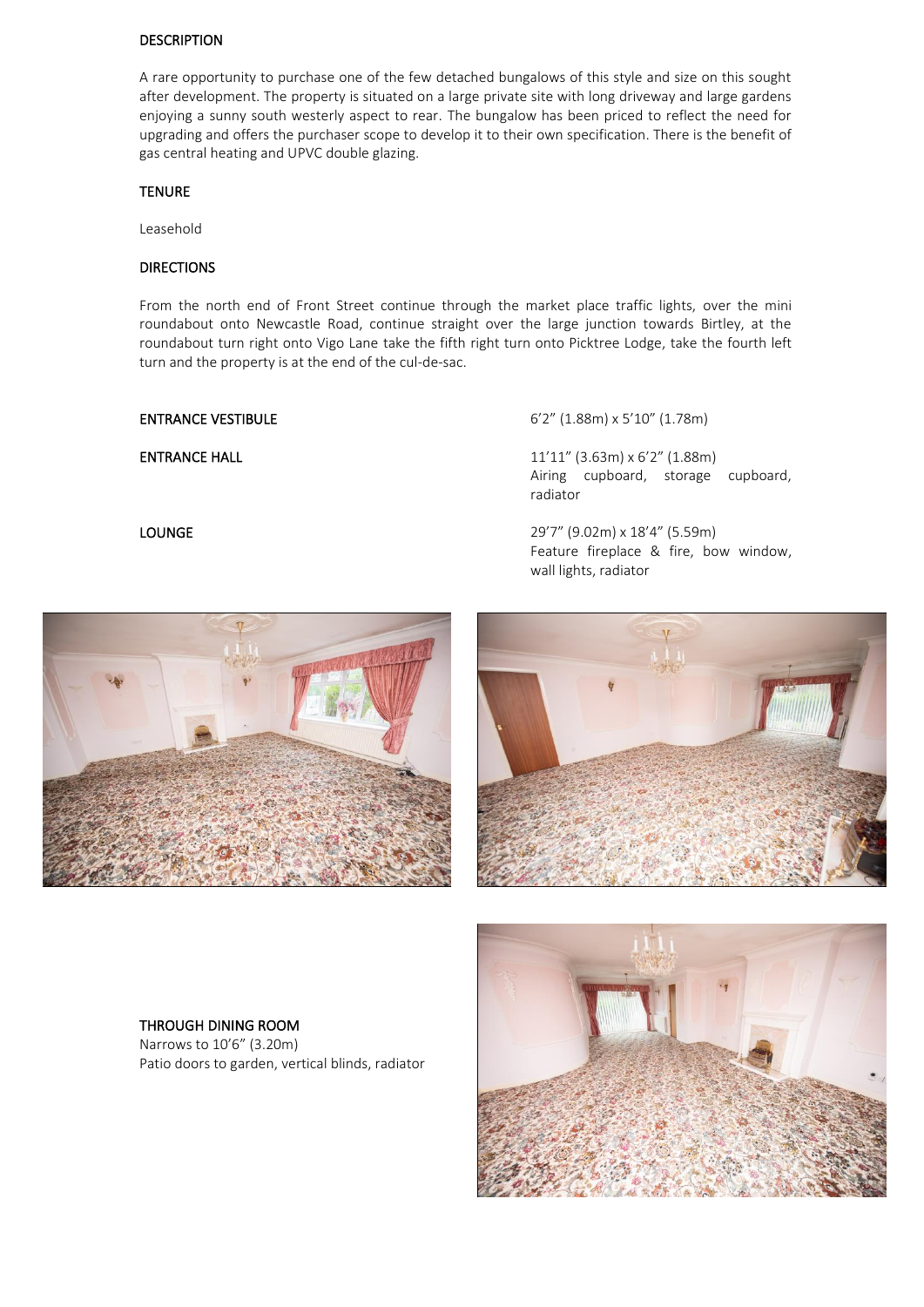

ADDITIONAL WC **WELL ASSESSED AT A REPORT OF A REAL ANDREW WELL A** WC, hand basin

BEDROOM 1

14' (4.27m) x 12'2" (3.71m)

Mirrored wardrobes, bow window, radiator

### KITCHEN

12' (3.66m) x 11' (3.35m) Range of wall & base units, co-ordinating worksurfaces, stainless steel sink unit, mixer tap, oven & hob, radiator

UTILITY ROOM **Plumbed for washer, radiator** 





BEDROOM 2 11' (3.35m) x 10'8" (3.25m) Fitted wardrobes, bow window, radiator

BEDROOM 3 14'7" (4.44m) x 6'2" (1.88) Radiator